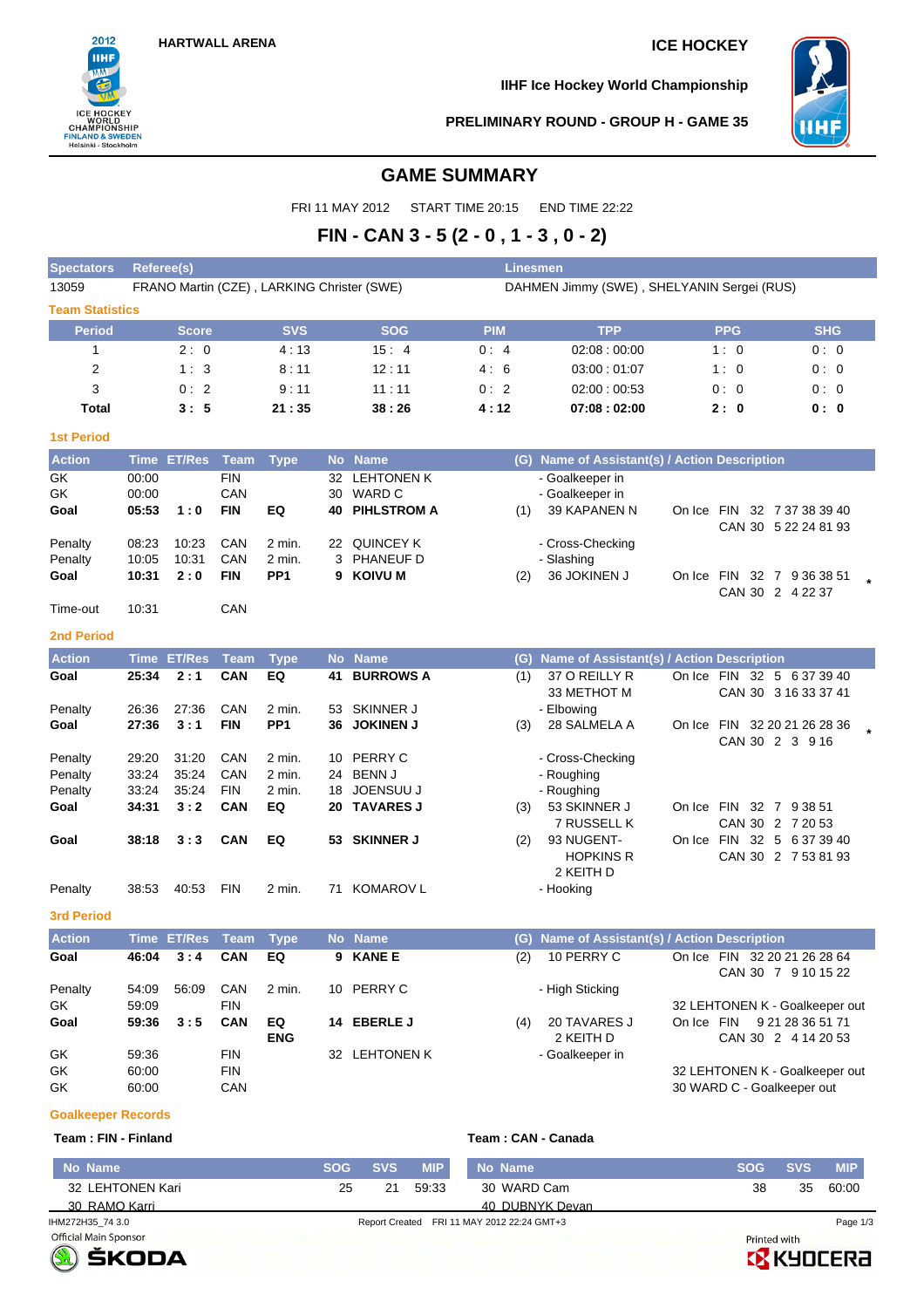

## **IIHF Ice Hockey World Championship**



### **PRELIMINARY ROUND - GROUP H - GAME 35**

**Game Statistics Team : FIN (white)**

|                    | <b>Team: Fin (white)</b>         |          |              |                |          |                |          |                   |              |          |                |                      |           |          |                     |   |             |                    |    |      |
|--------------------|----------------------------------|----------|--------------|----------------|----------|----------------|----------|-------------------|--------------|----------|----------------|----------------------|-----------|----------|---------------------|---|-------------|--------------------|----|------|
|                    | <b>Head Coach: JALONEN Jukka</b> |          |              |                |          |                |          |                   |              |          |                | <b>Shots on Goal</b> |           |          |                     |   | Time on Ice |                    |    |      |
| <b>No Pos Name</b> |                                  | G.       | $\mathbf{A}$ | P.             |          |                |          | PIM FO+ FO- FO+/- | FO%          |          | 2 <sup>7</sup> |                      | $3$ OT TS | $+/-$    | $\overline{2}$      | 3 | <b>OT</b>   | <b>TOT SHF AVG</b> |    |      |
| 7 D                | <b>MAENPAA Mikko</b>             | $\Omega$ | 0            | $\Omega$       | $\Omega$ | 0              | $\Omega$ | 0                 | 0.00         | 1        | $\overline{2}$ | 1                    | 4         | $\Omega$ | 7:02 6:09 8:02      |   |             | 21:13              | 28 | 0:45 |
| 9 F                | KOIVU Mikko +C                   |          | 0            | 1              | 0        | 8              | 14       | -6                | 36.36        | 2        | $\overline{2}$ | $\Omega$             | 4         | $-2$     | 5:38 7:06 6:33      |   |             | 19:17              | 25 | 0:46 |
| 36 F               | JOKINEN Jussi +A (BP)            |          | 1            | $\overline{2}$ | 0        | 0              | $\Omega$ | 0                 | 0.00         | 3        | 1              | $\Omega$             | 4         | -1       | 5:24 5:37 5:05      |   |             | 16:06              | 22 | 0:43 |
| 38 D               | <b>HIETANEN Juuso</b>            | 0        | 0            | 0              | 0        | 0              | $\Omega$ | $\Omega$          | 0.00         | 1        | 1              | 3                    | 5         | 0        | 7:18 6:25 7:48      |   |             | 21:31              | 29 | 0:44 |
| 51 F               | <b>FILPPULA Valtteri</b>         | $\Omega$ | 0            | $\Omega$       | 0        | 1              | $\Omega$ |                   | 1 100.00     | 2        | 0              | $\Omega$             | 2         | $-2$     | 6:16 6:36 7:17      |   |             | 20:09              | 26 | 0:46 |
| 4 D                | <b>VAANANEN Ossi</b>             | $\Omega$ | 0            | 0              | 0        | 0              | 0        | $\Omega$          | 0.00         | 0        | $\Omega$       | $\Omega$             | 0         | 0        | 3:42 5:11 4:19      |   |             | 13:12              | 19 | 0:41 |
| 20 F               | <b>PESONEN Janne</b>             | $\Omega$ | 0            | 0              | $\Omega$ | 0              | $\Omega$ | $\Omega$          | 0.00         | 1        | 1              | 1                    | 3         | -1       | 4:49 4:37 5:27      |   |             | 14:53              | 19 | 0:47 |
| 26 F               | <b>IMMONEN Jarkko</b>            | $\Omega$ | 0            | $\Omega$       | $\Omega$ | 7              | 5        | 2                 | 58.33        | 0        | 1              | 0                    | 1         | $-1$     | 5:50 4:24 5:21      |   |             | 15:35              | 19 | 0:49 |
| 56 D               | <b>JARVINEN Joonas</b>           | 0        | 0            | 0              | 0        | 0              | 0        | 0                 | 0.00         | 1        | 1              | $\Omega$             | 2         | 0        | 3:48 5:22 4:29      |   |             | 13:39              | 19 | 0:43 |
| 64 F               | <b>GRANLUND Mikael</b>           | 0        | 0            | 0              | 0        | 0              | $\Omega$ | 0                 | 0.00         | 1        | 0              | $\Omega$             | 1         | $-1$     | 5:18 5:40 6:00      |   |             | 16:58              | 20 | 0:50 |
| 18 F               | <b>JOENSUU Jesse</b>             | $\Omega$ | 0            | 0              | 2        | 0              | 0        | $\Omega$          | 0.00         | 0        | $\Omega$       | 0                    | 0         | 0        | 4:55 3:38 2:29      |   |             | 11:02              | 15 | 0:44 |
| 21 D               | NISKALA Janne                    | $\Omega$ | 0            | $\Omega$       | $\Omega$ | 0              | $\Omega$ | $\Omega$          | 0.00         | 0        | 1              | $\Omega$             | 1         |          | $-2$ 4:47 5:50 6:08 |   |             | 16:45              | 21 | 0:47 |
| 27 F               | <b>KONTIOLA Petri</b>            | 0        | 0            | $\Omega$       | $\Omega$ | $\overline{2}$ | 5        | $-3$              | 28.57        | 1        | 1              | 3                    | 5         | 0        | 4:10 5:01 5:09      |   |             | 14:20              | 19 | 0:45 |
| 28 D               | <b>SALMELA Anssi</b>             | 0        | 1            | 1              | 0        | 0              | $\Omega$ | $\Omega$          | 0.00         | 1        | 1              | $\Omega$             | 2         | $-2$     | 5:25 5:28 5:48      |   |             | 16:41              | 23 | 0:43 |
| 71 F               | <b>KOMAROV Leo</b>               | 0        | 0            | $\Omega$       | 2        | 0              | $\Omega$ | 0                 | 0.00         | 0        | 0              | 1                    | 1         | $-1$     | 4:41 3:17 4:30      |   |             | 12:28              | 18 | 0:41 |
| 5 D                | KUKKONEN Lasse +A                | $\Omega$ | 0            | 0              | $\Omega$ | 0              | $\Omega$ | $\Omega$          | 0.00         | 0        | 0              | $\Omega$             | 0         |          | $-2$ 3:48 2:31 1:25 |   |             | 7:44               | 14 | 0:33 |
| D<br>6             | <b>JAAKOLA Topi</b>              | $\Omega$ | 0            | 0              | $\Omega$ | 0              | 0        | $\Omega$          | 0.00         | 0        | $\Omega$       | $\Omega$             | 0         | -2       | 3:24 2:55 1:30      |   |             | 7:49               | 15 | 0:31 |
| 37 F               | <b>PYORALA Mika</b>              | 0        | 0            | 0              | 0        | 0              | 0        | $\Omega$          | 0.00         | 0        | 0              | $\Omega$             | 0         | -1       | 4:07 2:19 3:28      |   |             | 9:54               | 15 | 0:39 |
| 39 F               | <b>KAPANEN Niko</b>              | 0        | 1            | 1              | 0        | 2              | 6        | -4                | 25.00        | $\Omega$ | 0              | $\Omega$             | 0         | -1       | 3:50 3:24 3:01      |   |             | 10:15              | 16 | 0:38 |
| 40 F               | PIHLSTROM Antti                  | 1        | 0            |                | 0        | 0              | $\Omega$ | 0                 | 0.00         | 1        | $\Omega$       | 2                    | 3         | -1       | 4:01 5:09 4:36      |   |             | 13:46              | 20 | 0:41 |
| 30 GK              | RAMO Karri                       | 0        | 0            | 0              | 0        |                |          |                   |              | 0        | 0              | 0                    | 0         |          |                     |   |             |                    |    |      |
| 32 GK              | <b>LEHTONEN Kari</b>             | 0        | 0            | 0              | $\Omega$ |                |          |                   |              | 0        | $\Omega$       | $\Omega$             | 0         |          |                     |   |             |                    |    |      |
| Total              |                                  | 3        | 3            | 6              | 4        | 20             | 30       |                   | $-10, 40.00$ | 15       | 12 11          |                      | 38        |          |                     |   |             |                    |    |      |

|                    | Team: CAN (red)                 |              |             |                |          |                |          |                   |          |                |                |          |                      |       |                     |                |   |             |                    |                   |      |
|--------------------|---------------------------------|--------------|-------------|----------------|----------|----------------|----------|-------------------|----------|----------------|----------------|----------|----------------------|-------|---------------------|----------------|---|-------------|--------------------|-------------------|------|
|                    | <b>Head Coach: SUTTER Brent</b> |              |             |                |          |                |          |                   |          |                |                |          | <b>Shots on Goal</b> |       |                     |                |   | Time on Ice |                    |                   |      |
| <b>No Pos Name</b> |                                 | G            | A           | P              |          |                |          | PIM FO+ FO- FO+/- | FO%      |                | $\overline{2}$ |          | $3$ OT TS            | $+/-$ |                     | $\overline{2}$ | 3 | <b>OT</b>   | <b>TOT SHF AVG</b> |                   |      |
| 2 D                | <b>KEITH Duncan</b>             | $\Omega$     | 2           | 2              | $\Omega$ | 0              | $\Omega$ | 0                 | 0.00     | $\mathbf{0}$   | 0              | 1        | 1                    | $+3$  |                     | 8:52 9:03 8:17 |   |             | 26:12              | 33                | 0:47 |
| 4 D                | <b>BOUWMEESTER Jay</b>          | 0            | 0           | 0              | 0        | 0              | 0        | 0                 | 0.00     | 0              | 1              | 0        | 1                    | $+1$  |                     | 8:37 6:02 7:10 |   |             | 21:49              | 30                | 0:43 |
| 9 F                | KANE Evander (BP)               | 1            | 0           | 1              | $\Omega$ | 0              | $\Omega$ | 0                 | 0.00     | $\mathbf 0$    | $\mathbf 0$    | 4        | 4                    | $+1$  |                     | 5:52 4:38 5:29 |   |             | 15:59              | 20                | 0:47 |
| 10 F               | <b>PERRY Corey</b>              | 0            | 1           | 1              | 4        | 0              | 0        | $\mathbf 0$       | 0.00     | 0              | 1              | 1        | 2                    | $+1$  |                     | 5:02 5:37 4:20 |   |             | 14:59              | 20                | 0:44 |
| 15 F               | GETZLAF Ryan +C                 | 0            | 0           | 0              | 0        | 6              | 8        | $-2$              | 42.86    | $\overline{0}$ | 0              | 0        | 0                    | $+1$  |                     | 5:12 5:30 4:01 |   |             | 14:43              | 18                | 0:49 |
| 3 D                | PHANEUF Dion +A                 | $\Omega$     | 0           | 0              | 2        | 0              | 0        | 0                 | 0.00     | 0              | 0              | 0        | 0                    | $+1$  |                     | 7:02 6:32 6:39 |   |             | 20:13              | 29                | 0:41 |
| 14 F               | <b>EBERLE</b> Jordan            | 1            | 0           | 1              | 0        | 0              | 0        | 0                 | 0.00     | 0              | 1              | 2        | 3                    | $+1$  |                     | 5:14 4:16 3:55 |   |             | 13:25              | 18                | 0:44 |
| 20 F               | <b>TAVARES John</b>             | 1            | 1           | $\overline{2}$ | 0        | 9              | 5        | 4                 | 64.29    | 1              | $\overline{2}$ | 0        | 3                    | $+2$  |                     | 5:20 5:45 5:02 |   |             | 16:07              | 23                | 0:42 |
| 33 D               | <b>METHOT Marc</b>              | 0            | 1           | 1              | 0        | 0              | 0        | 0                 | 0.00     | 0              | 0              | $\Omega$ | 0                    | $+1$  |                     | 5:54 3:46 6:53 |   |             | 16:33              | 24                | 0:41 |
| 53 F               | <b>SKINNER Jeff</b>             | 1            | 1           | $\overline{2}$ | 2        | 0              | $\Omega$ | 0                 | 0.00     | 2              | $\overline{2}$ | 1        | 5                    | $+3$  |                     | 5:34 6:03 3:44 |   |             | 15:21              | 20                | 0:46 |
| 7 D                | <b>RUSSELL Kris</b>             | 0            | 1           | 1              | 0        | 0              | 0        | 0                 | 0.00     | 0              | 1              | 0        |                      |       | $+3$ 2:51 6:19 4:56 |                |   |             | 14:06              | 23                | 0:36 |
| 22 D               | <b>QUINCEY Kyle</b>             | 0            | 0           | 0              | 2        | 0              | 0        | $\mathbf 0$       | 0.00     | 0              | 0              | $\Omega$ | 0                    | 0     |                     | 3:27 5:11 3:35 |   |             | 12:13              | 22                | 0:33 |
| 24 F               | <b>BENN Jamie</b>               | 0            | 0           | 0              | 2        | 0              | 0        | $\mathbf 0$       | 0.00     | 0              | 1              | 0        |                      | $-1$  |                     | 3:48 4:15 3:07 |   |             | 11:10              | 17                | 0:39 |
| 81 F               | SHARP Patrick +A                | 0            | 0           | 0              | 0        | 1              | 2        | $-1$              | 33.33    | 0              | 1              |          | 2                    | 0     |                     | 5:28 5:09 6:47 |   |             | 17:24              | 21                | 0:49 |
| 93 F               | NUGENT-HOPKINS Ryan             | 0            | 1           | 1              | 0        | $\overline{2}$ |          | 1                 | 66.67    | 1              | 0              | $\Omega$ | $\mathbf{1}$         | 0     | 3:37 4:21 5:03      |                |   |             | 13:01              | 19                | 0:41 |
| 5 D                | <b>SCHENN Luke</b>              | $\Omega$     | 0           | 0              | 0        | 0              | 0        | 0                 | 0.00     | $\mathbf 0$    | 0              | 0        | 0                    | -1    |                     | 3:17 1:53 1:14 |   |             | 6:24               | $12 \overline{ }$ | 0:32 |
| 16 F               | <b>LADD Andrew</b>              | $\Omega$     | 0           | 0              | 0        | 0              | 0        | $\Omega$          | 0.00     | $\mathbf{0}$   | 0              | $\Omega$ | 0                    | $+1$  |                     | 2:43 0:32 3:34 |   |             | 6:49               | 10                | 0:40 |
| 26 F               | <b>PURCELL Teddy</b>            | 0            | 0           | 0              | 0        | 0              | 0        | 0                 | 0.00     | 0              | 0              | 0        | $\Omega$             | 0     |                     | 2:26 2:39 3:13 |   |             | 8:18               | 12                | 0:41 |
| 37 F               | O REILLY Ryan                   | 0            | 1           | 1              | 0        | 12             | 4        | 8                 | 75.00    | 0              | 0              | 0        | 0                    | $+1$  |                     | 5:27 4:02 6:25 |   |             | 15:54              | 23                | 0:41 |
| 41 F               | <b>BURROWS Alexandre</b>        | $\mathbf{1}$ | $\mathbf 0$ | 1              | 0        | 0              | 0        | 0                 | 0.00     | 0              | 1              | 1        | 2                    | $+1$  |                     | 1:30 2:55 3:56 |   |             | 8:21               | 16                | 0:31 |
| 30 GK              | <b>WARD Cam</b>                 | 0            | 0           | 0              | 0        |                |          |                   |          | 0              | 0              | 0        | 0                    |       |                     |                |   |             |                    |                   |      |
| 40 GK              | <b>DUBNYK Devan</b>             | 0            | $\mathbf 0$ | $\mathbf 0$    | 0        |                |          |                   |          | 0              | 0              | $\Omega$ | $\mathbf 0$          |       |                     |                |   |             |                    |                   |      |
| Total              |                                 | 5            | 9           | 14             | 12       | 30             | 20       |                   | 10 60.00 |                | 4 11 11        |          | 26                   |       |                     |                |   |             |                    |                   |      |